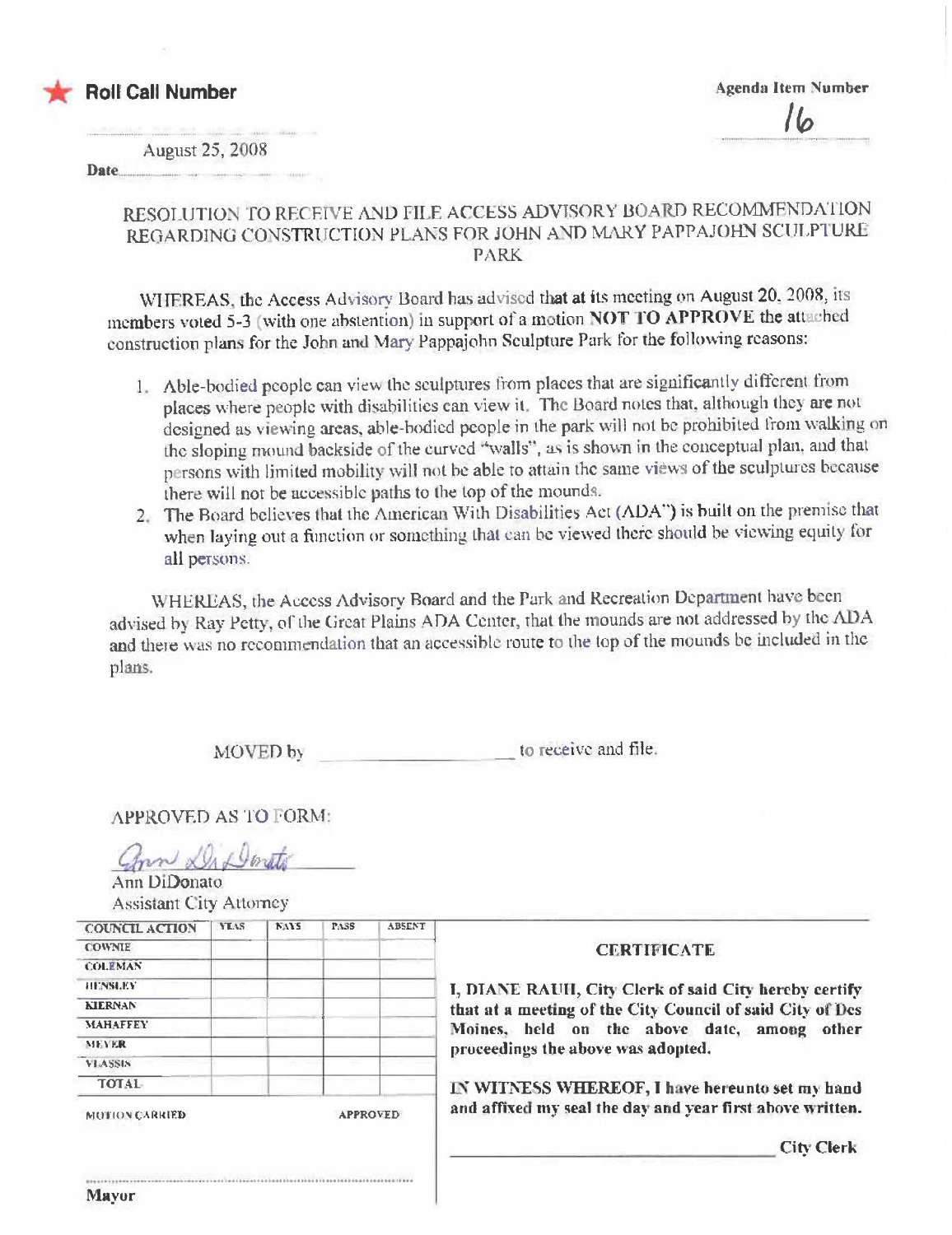

**JOHN & MARY PAPPAJOHN SCULPTURE PARK** 

PSYCLARINUM<br>AGREST & GAMDELSONAS ARCHITECTS, LLP<br>Life Graf Shoot, Jack David<br>La (248620 Jul<sup>07</sup>) - 24 (248656918)

LAMBROVE ABSUPECTI FAFTING CORRAHIS - LOTING K EVANNELIA<br>GDG Planning & Design<br>un Dina same, sons - SCP<br>Ca same, son - Fax outputern

 $16$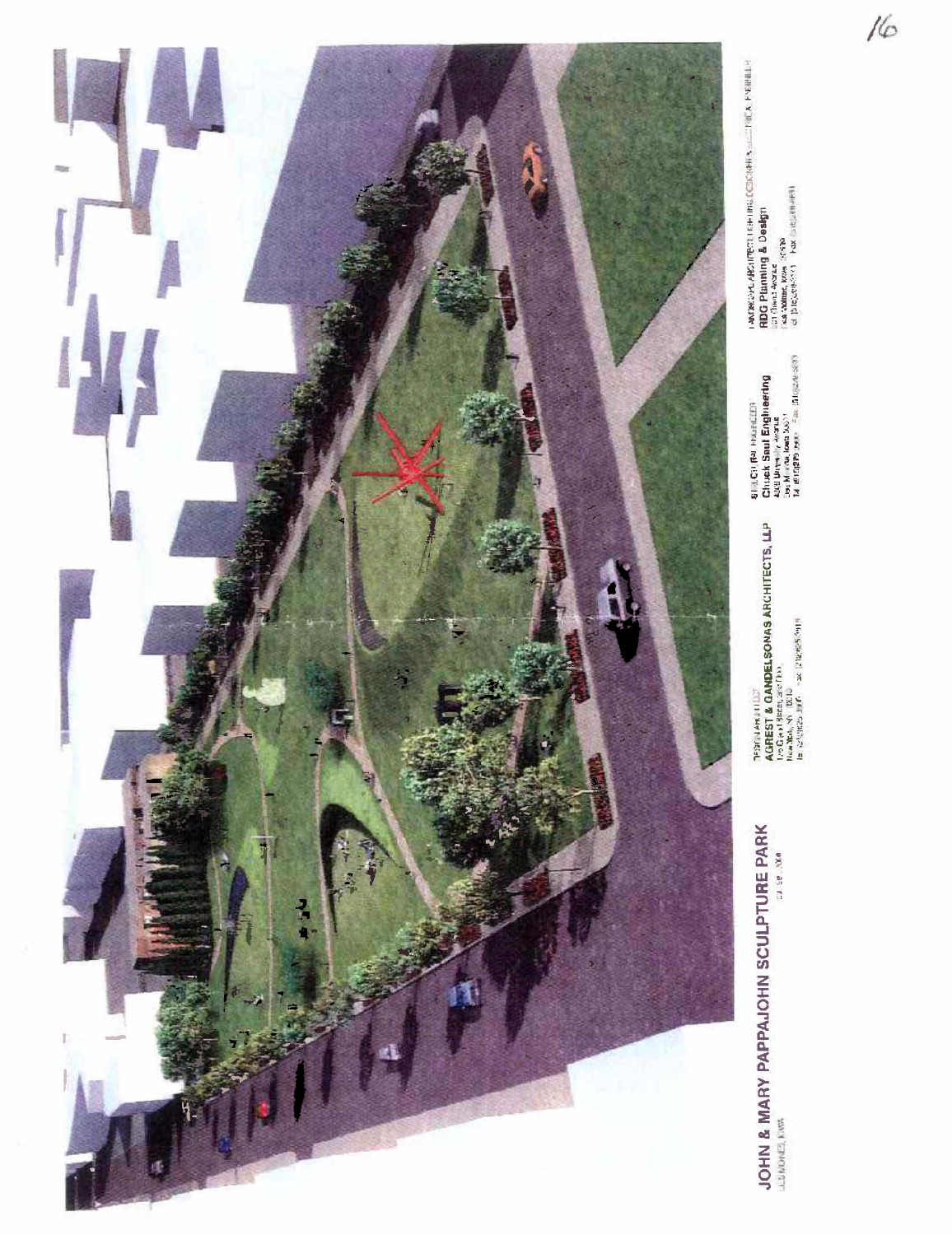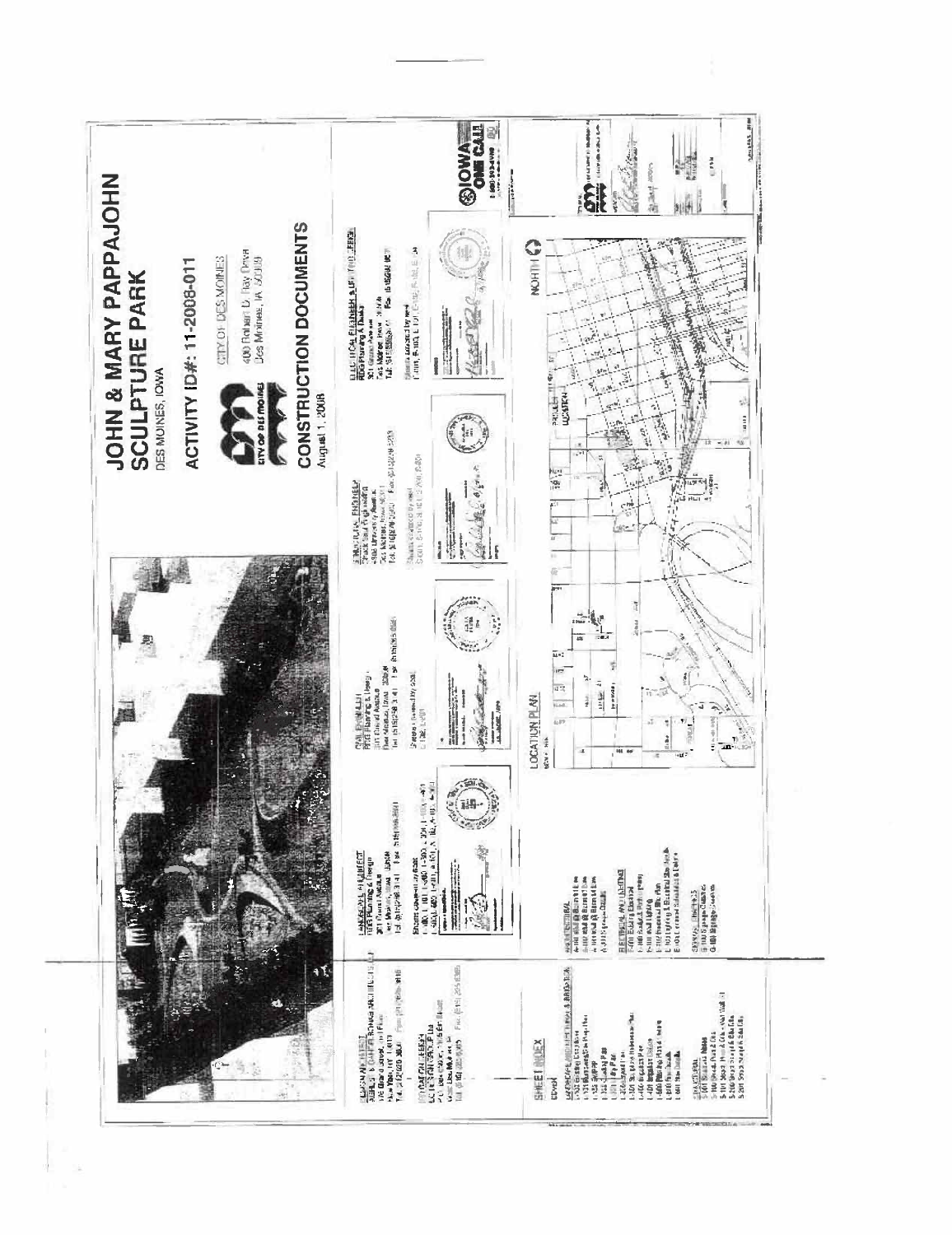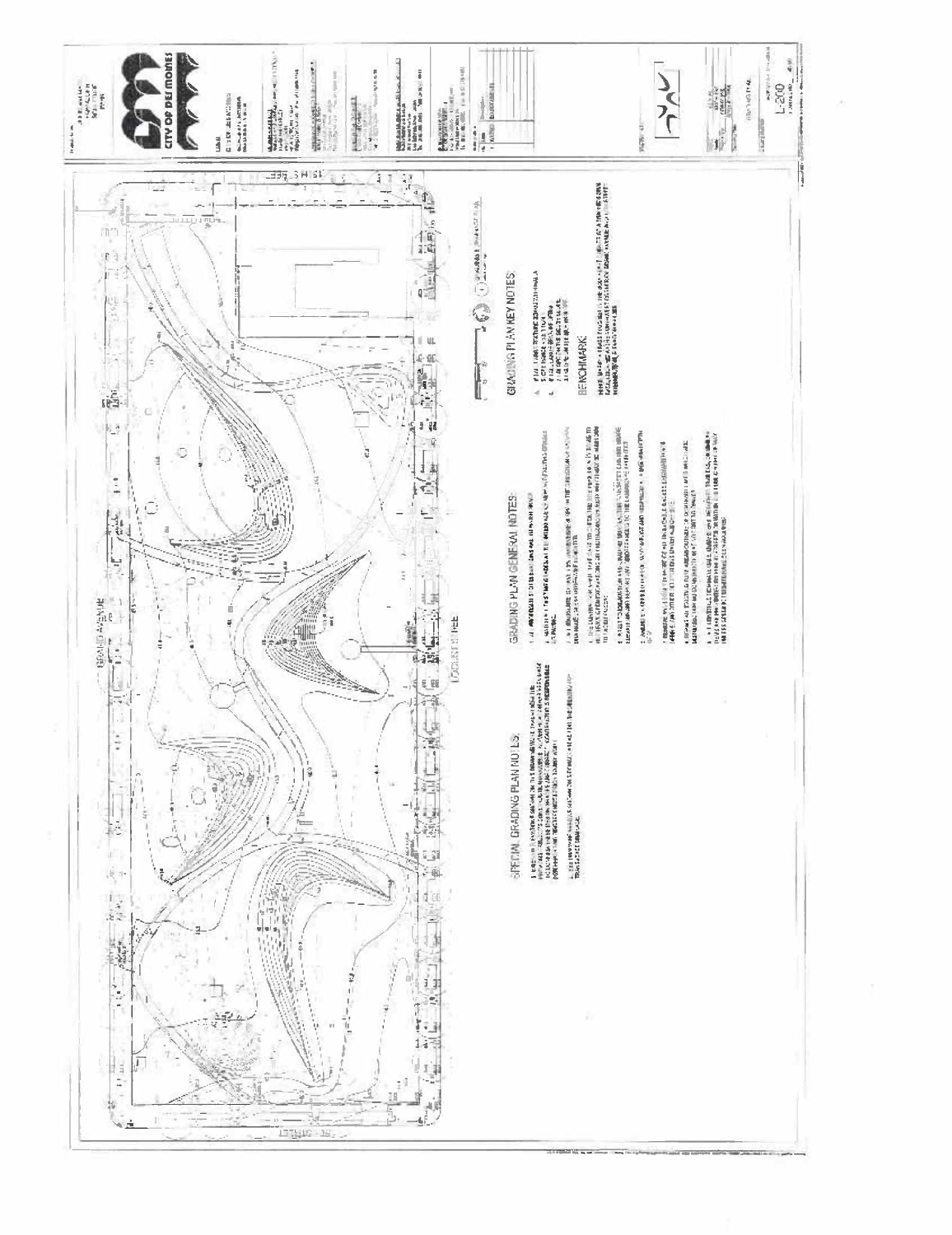